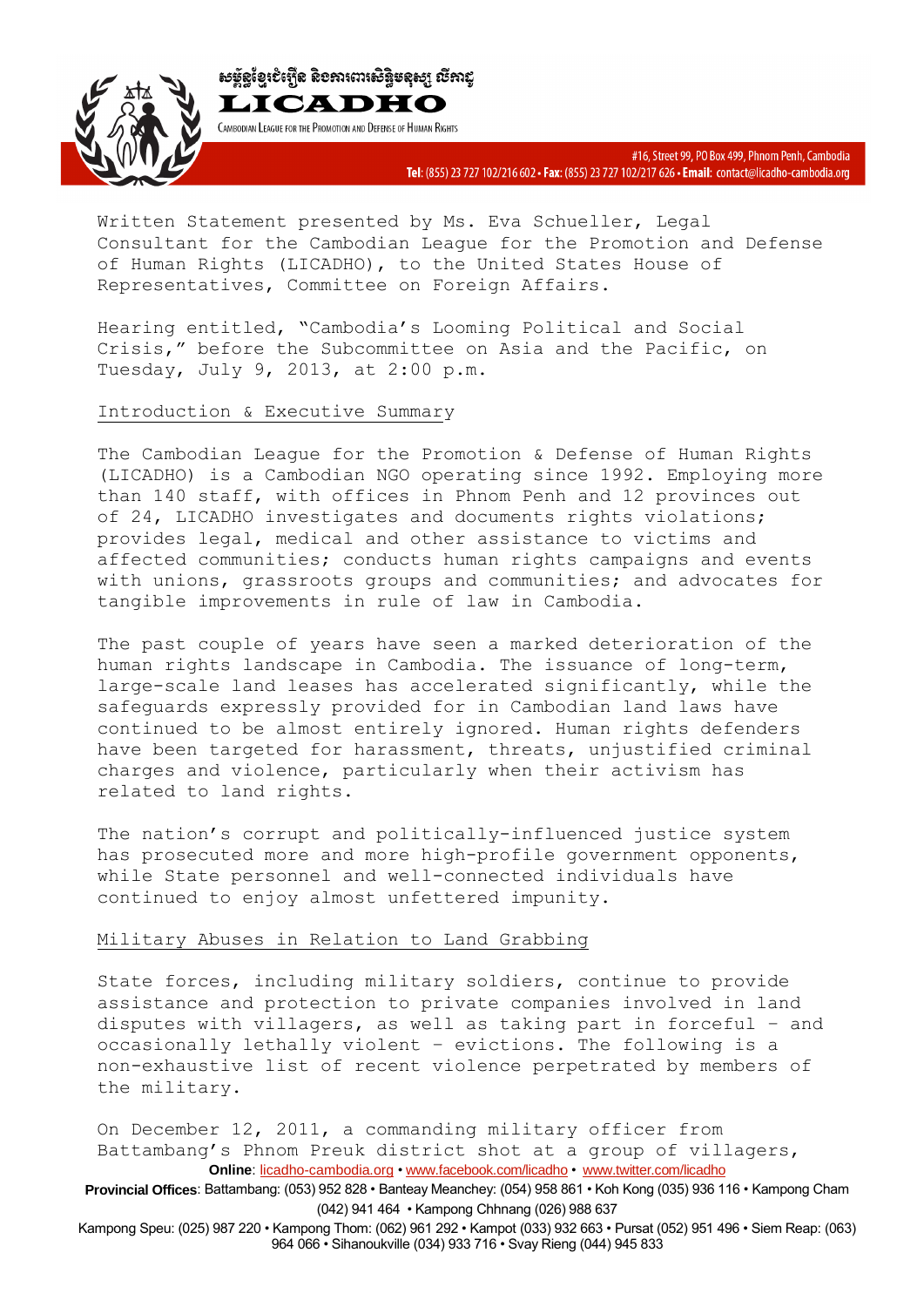

injuring three. The villagers had been demonstrating against the clearing of farmland by Soun Mean Sambath company, which was granted a 4,095 hectare Economic Land Concession (ELC) in the area in April 2011, resulting in the ongoing land conflict with residents. The military officer was acting as a security guard for the company.

On January 18, 2012, military personnel acting as security guards for TTY Co. Ltd opened fire on a group of civilians who had gathered to prevent clearing of their farmland by the company's excavators in Kratie's Snuol district. Four villagers were injured by bullets. None of the authorities present during the shooting proceeded to arrest the perpetrators at the time. Four men – three security guards and TTY's general manager – were quietly tried in late December 2012, and convicted of illegal use of firearms and intentional acts of violence with aggravating circumstances. Their sentences ranged from two to three years, though in each case the sentence was suspended for between six months and a year.

On April 26, 2012, well-known environmental activist Chut Wutty was shot dead in a remote corner of the Cardamom Mountains while investigating illegal logging. Military police officer In Rattana was also killed by gunfire, and two other members of the military were present. Government officials put forward an array of bizarre and contradictory explanations for Wutty's death, before finally pinning the shooting on Rattana, based on an implausible scenario which was never substantiated with evidence, and closing the case.

On May 16, 2012, a large military operation saw hundreds of soldiers, military police and police, aided by a helicopter, storm a village in Kampong Domrey commune, Kratie province. Authorities claim the operation was organized solely to arrest three ringleaders in an alleged "secession" plot. Villagers, meanwhile, say that the attack was motivated by an ongoing land dispute with Casotim, a firm that claims villagers are infringing on its large land concession. The operation resulted in the shooting dead of a 14-year-old girl, Heng Chantha. There has been no indication of any investigation into this shooting, nor have there been any arrests. The government has dismissed the killing, calling it an accident.

#### **►►► Recommendations**:

We respectfully suggest that the United States urge the Royal Cambodian Armed Forces (RCAF) to issue a written order calling for all military personnel not to take part in civilian land conflicts. We also suggest that the United States review its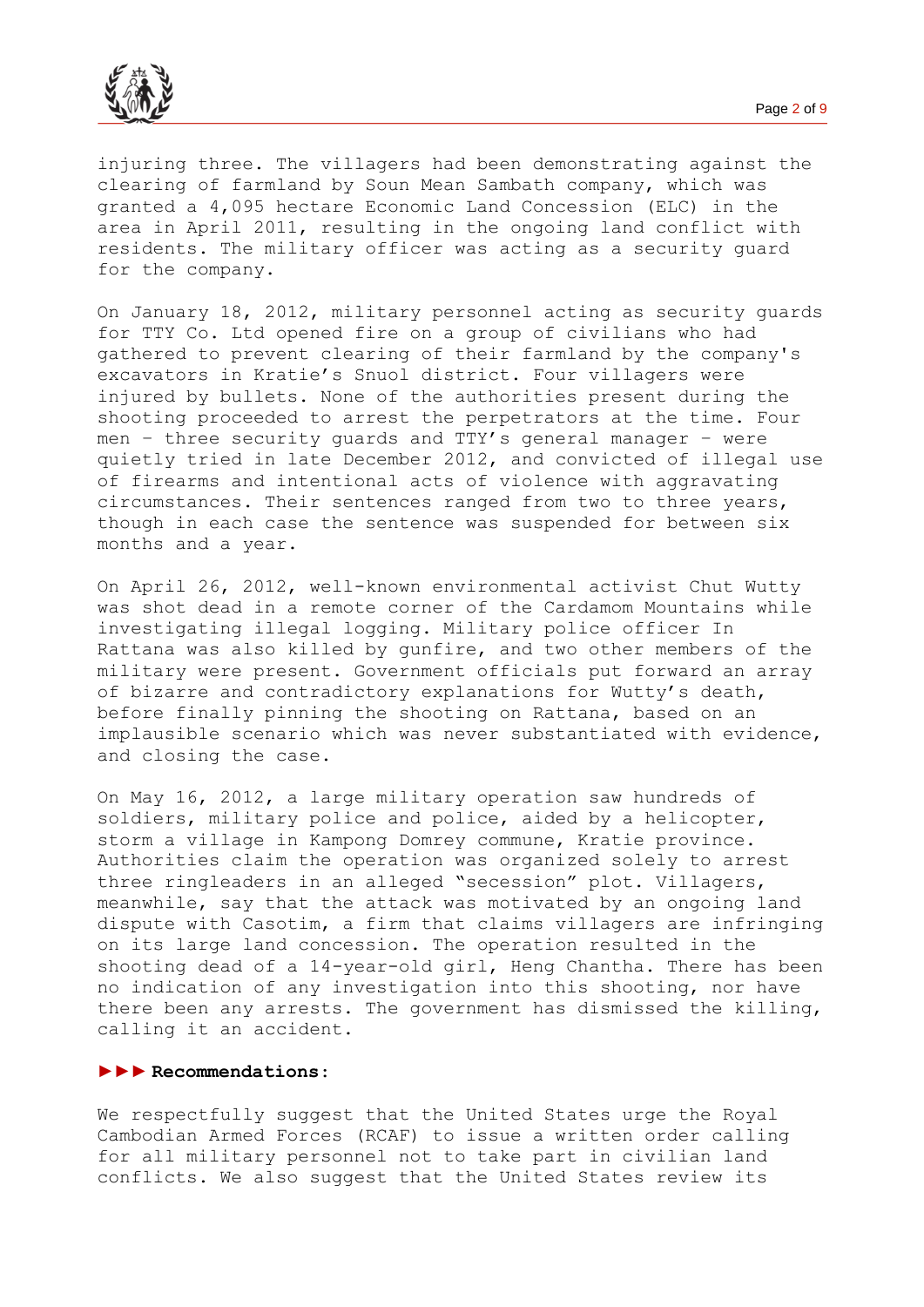

military aid and cooperation with the Cambodian military to take into consideration the deteriorating conditions of human rights in Cambodia.

#### Elections

Events over the past month have significantly undermined Cambodia's July 2013 National Assembly Election and are threatening its legitimacy.

Key opposition party leader from the Cambodia National Rescue Party (CNRP), Sam Rainsy, remains in exile, and the CNRP deputy leader, Kem Sokha, has been under a character assassination campaign which has included a criminal complaint for defamation and multiple lawsuits. The Committee for Free and Fair Elections in Cambodia (Comfrel), an association which includes LICADHO as a member, said in March 2013 that Cambodia's fifth National Assembly elections in July are likely to be the least fair in the 20 years since the United Nations organized the historic 1993 poll. Comfrel concluded that Cambodia's democracy is "increasingly fragile" and "showed trends toward authoritarianism."

Pluralism has degraded significantly since Cambodia's UNsponsored elections in 1993. The CPP currently holds 1,592 of 1,633 commune chief positions nationwide, and 90 of 123 National Assembly seats. The number of National Assembly seats won by the CPP has consistently risen with each election, from 58 seats in 1993, to 64 in 1998, 73 in 2003, and 90 in 2008. Voter turnout and voter registration numbers have fallen with each election.

These numbers should not be taken merely as a sign of increasing CPP support. Voting irregularity is rampant, and increasing with each year. An independent audit of 4,900 voters conducted in 2013 found that 10.4% of registered voters simply did not exist, and that at least 9% of past voters were unfairly removed from voting lists. The audit was conducted by the National Democratic Institute (NDI) and the Neutral and Impartial Committee for Free and Fair Elections in Cambodia (Nicfec), and covered voters in all 24 provinces. For the 2008 elections, only 7.7% of names on the election rolls were found to not match real people. The audit also found that birth dates for voters only matched election rolls 63% of the time, compared to 78% in 2008. This alone could lead to hundreds of thousands of voters being turned away when they go to vote in July.

LICADHO has also investigated numerous attempts to intimidate or obstruct members and supporters of opposition parties at the commune and village levels. In the first five months of 2013, a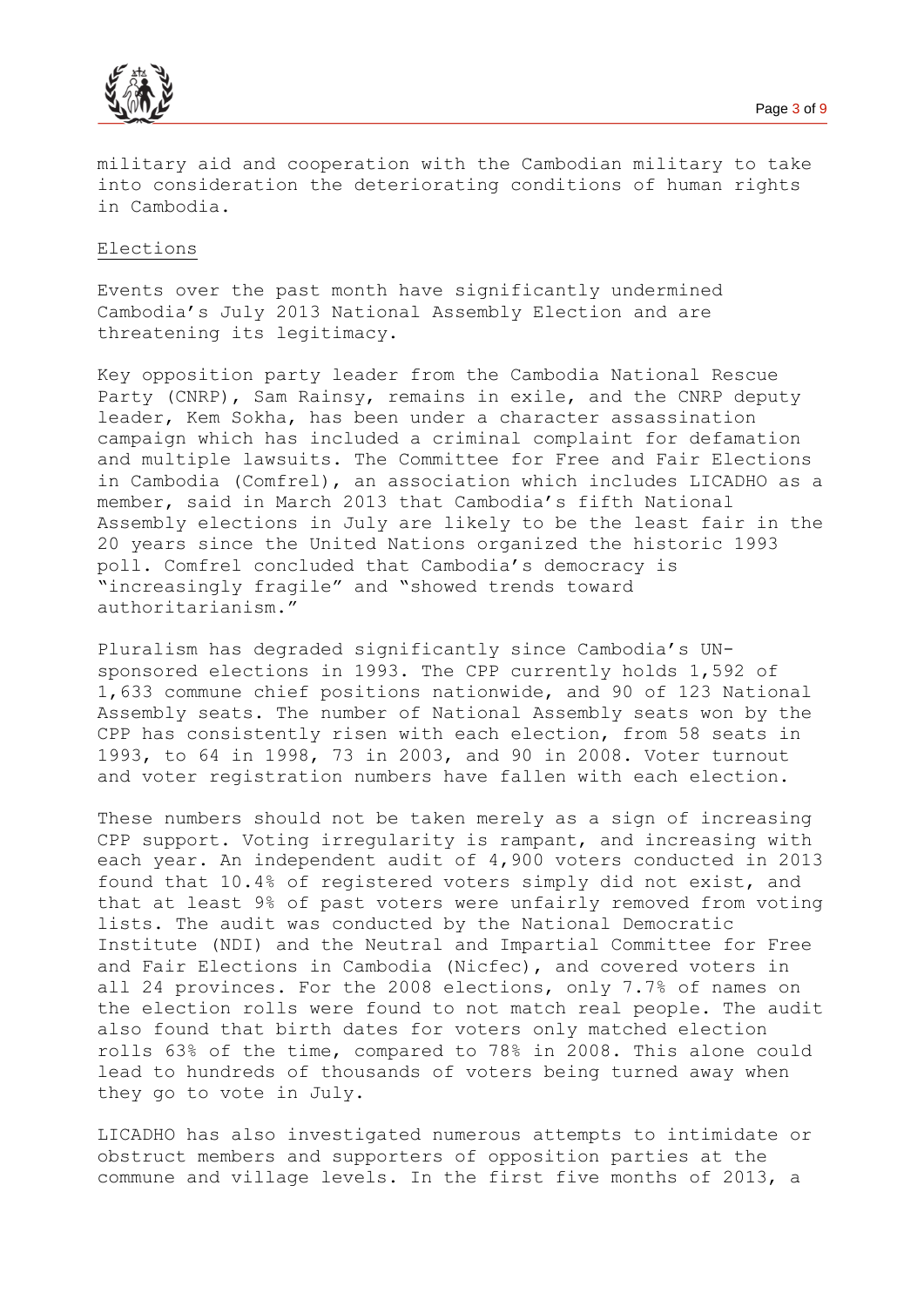

total of 18 cases of politically-motivated intimidation were documented. In recent weeks, LICADHO noted a sharp increase in destruction of opposition party sign boards, especially in Svay Rieng, Prey Veng, Kandal, and Takeo provinces. Such acts have often been preceded by verbal threats from political activists and/or local officials affiliated with the ruling party.

In February for instance, authorities in a village in Kampong Chhnang province threatened more than 500 villagers that their names would be removed from voter lists if they attended a public forum with Kem Sokha. A number of villagers were pressured into thumbprinting documents which they did not understand. In March, a CPP deputy village chief and an accomplice attacked a CNRP activist with a knife and a wooden stick after the victim started to discuss politics in a village of Svay Rieng province. The activist escaped unharmed. And when a CNRP member put up a party signboard in another village in Svay Rieng province in April, a machete-wielding CPP supporter destroyed the signboard and threatened the activist.

As the election nears, more election-related machinations have come to light. In June of this year, the National Assembly's Permanent Committee, which is comprised entirely of ruling Cambodian People's Party members, stripped all 27 opposition party Members of Parliament (MPs) of their parliamentary status, as well as two additional non-ruling party affiliated MPs. As per Cambodia's Constitution, because this expulsion took place within 6 months of a national election, the seats left empty by the purged legislators were effectively terminated and will remain so under until after the election.

Cambodia's Constitution, however, also states that the National Assembly (NA) - the country's key legislative organ - must consist of at least 120 members. With all opposition party members unseated without possibility of replacement, the NA now consists of just 94 members. Regardless, the body has continued to pass politically-motivated legislation and to begin consideration and debate of the country's 2014 budget. The removed parliamentarians have also been stripped of their parliamentary salaries and immunity, leaving them far more vulnerable to politically-motivated lawsuits or trumped-up criminal charges during election campaign.

In late June the government also issued two separate orders seeking to drastically censor the media in the run up to the elections. The more expansive of the two orders issued by the Ministry of Information prohibited FM radio stations from broadcasting all Khmer-language foreign news programs and from reporting on foreigners playing any role in the campaign. It was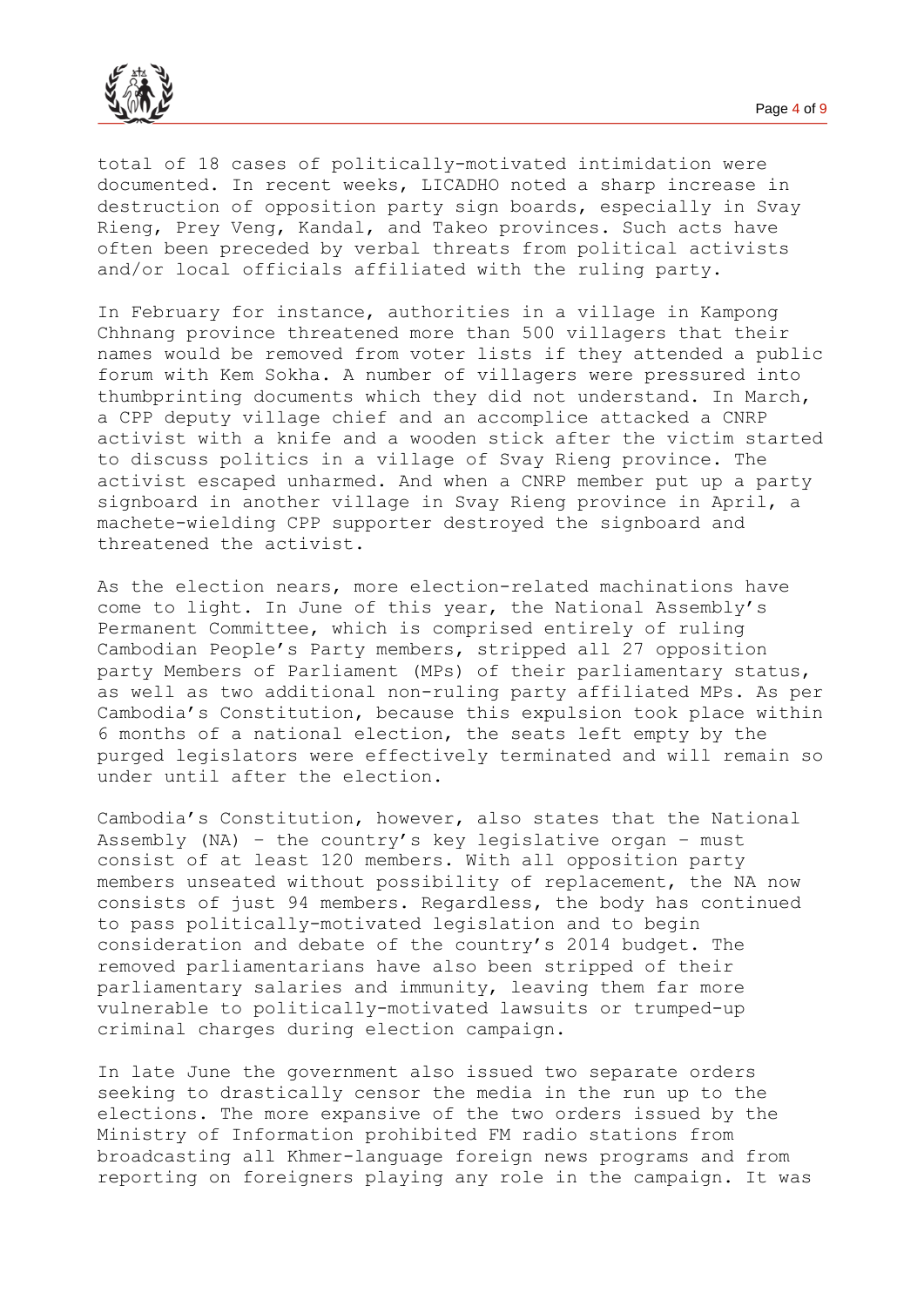

initially designed to last through election day, but was revoked on June 29 following loud public outrage over the information black-out. We are extremely grateful to the United States and its Ambassador to Cambodia, William E. Todd, for taking an immediate and firm public position against the ban – an act which no doubt played a large role in the ban's reversal.

An earlier order, issued on June 21, also bans all media from broadcasting foreign media reports regarding opinion polls, surveys and election results. This ban remains in place, and will take effect on July 23, five days before election day.

Local Khmer media are not as free to report on sensitive issues as their foreign counterparts, in part due to their vulnerability to domestic judicial threats. This can result in self-censorship. Ownership of local media is also dominated by the ruling party and television networks are entirely controlled by the ruling party. As a result, foreign-produced Khmer-language radio, such as Voice of America and Radio Free Asia, remain the predominant sources of reliable information for the majority of the Cambodian population.

Perhaps most alarmingly, the past week has seen 13 individuals working for outspoken local human rights NGOs receive death threats expressly referring to their activism. Twelve of the threats were delivered over the phone from a man identifying himself as a Colonel, which is a ranking in both Cambodia's military and police forces.

#### **►►► Recommendation**:

We suggest that the United States consider these recent attacks on Cambodia's fragile democracy and review its aid package as noted above.

### Land Rights and Tenure

As of May 2013, over 2.2 million hectares have been granted to private firms in the form of long-term leases, mostly through the country's Economic Land Concession (ELC) scheme. In just the half of the country where LICADHO has offices, land grabbing has affected over an estimated 400,000 Cambodians since 2003, helping to create a growing underclass of landless villagers with no means for self-sustenance. The vast majority of, if not all, ELCs have been issued in violation of either Cambodia's 2001 Land Law, its Subdecree on ELCs, or both. The laws' requirements regarding size, prior Environmental and Social Impact reports, prior consultations and consent of affected communities, transparency, and fair and adequate compensation have been routinely ignored.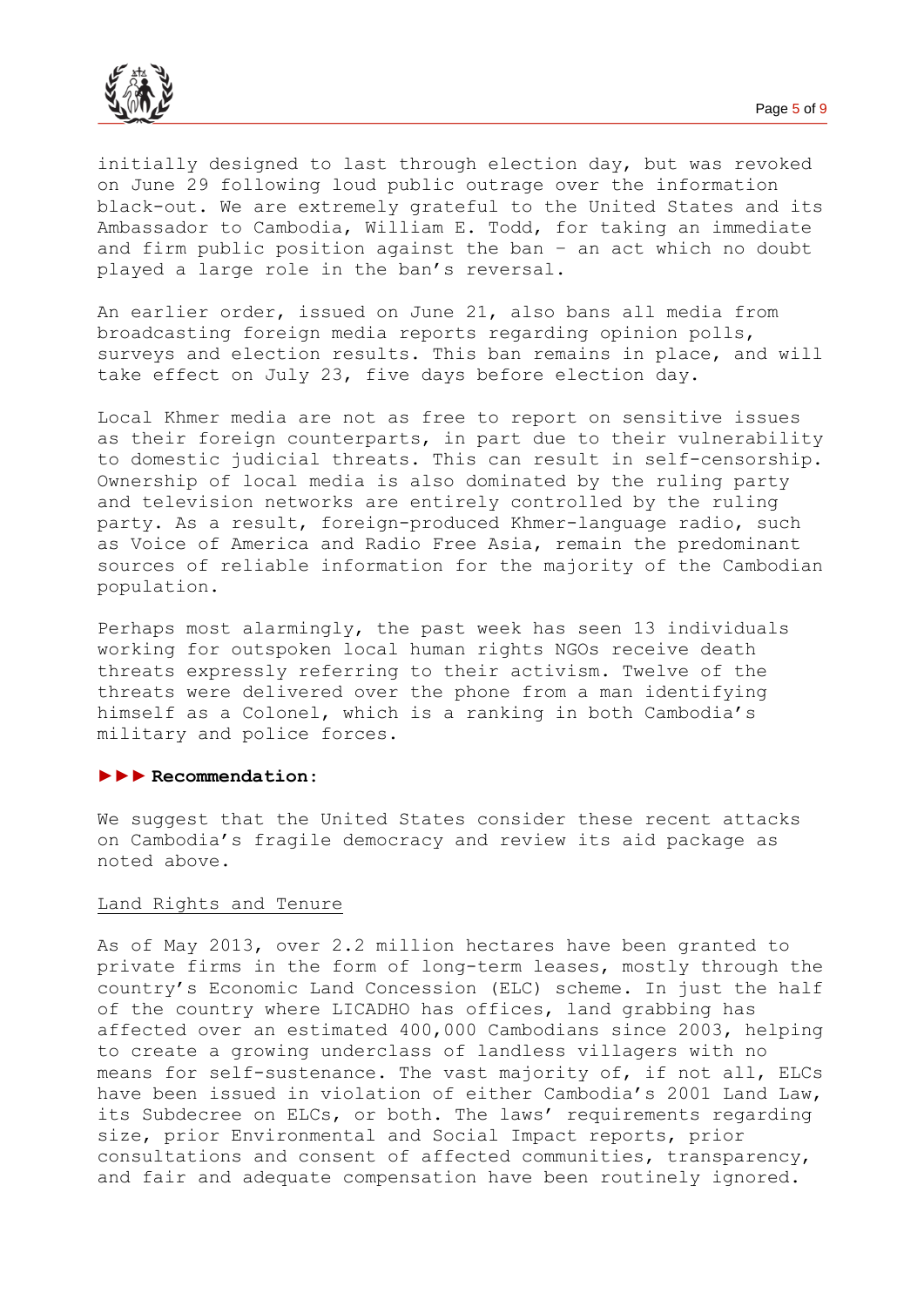

Efforts to enforce the requirements in civil lawsuits have been met with years of court inaction or retaliatory criminal charges.

In late 2012, the UN Special Rapporteur on the situation of human rights in Cambodia Surya P. Subedi assessed the impact of land concessions in a detailed report, and concluded that "[t]here are well documented serious and widespread human rights violations associated with land concessions." He went on to state that "the overwhelming conclusion drawn from petitions, letters, studies, peaceful protests, violent demonstrations, legal complaints, land-dispute statistics and my own direct observations is that land concessions are only benefiting a minority." The Special Rapporteur questioned the impact of concessions on Cambodia's long term economic and political stability.

The government has asserted that Cambodia's land problems have been addressed by the Prime Minister's May 2012 directive suspending new ELCs and mandating a review of existing ELCs. Both aspects of the directive, however, have been problematic. According to the Cambodian government, any ELC that was in some undefined stage of private "negotiations" prior to the directive could continue through to issuance. Given the wholesale lack of transparency surrounding the ELC process, this vague exception allowed for at least 16 new ELCs to be granted after the purported ban, totaling well over 80,000 hectares.

Similarly, LICADHO is unaware of any systematic review taking place, as required under the directive, and none of the problematic concessions repeatedly detailed in reports have been cancelled. On the contrary, in July 2012, the government published a list of ELCs that revealed that two large problematic concessions that had been revoked in 2011 had actually since been reinstated.

More importantly, the May 7 directive does nothing to address past violent forced evictions and rights violations such as crackdowns on demonstrations and arbitrary criminal prosecutions. Nor does it offer any compensation or legal remedies to assist the hundreds of families who continue to suffer as a result of losing their homes and/or their farmland to previously awarded concessions. The directive also does not address ongoing abuses such as exploitative labor conditions, environmental degradation and threats to water supplies, and the refusal to allow residents free access to community forests. Most egregiously, multiple reports have recently confirmed the extensive use of child labor on certain concessions.

In response to increasing outcry over land conflicts, and as a pre-election strategy, the Prime Minister announced a new land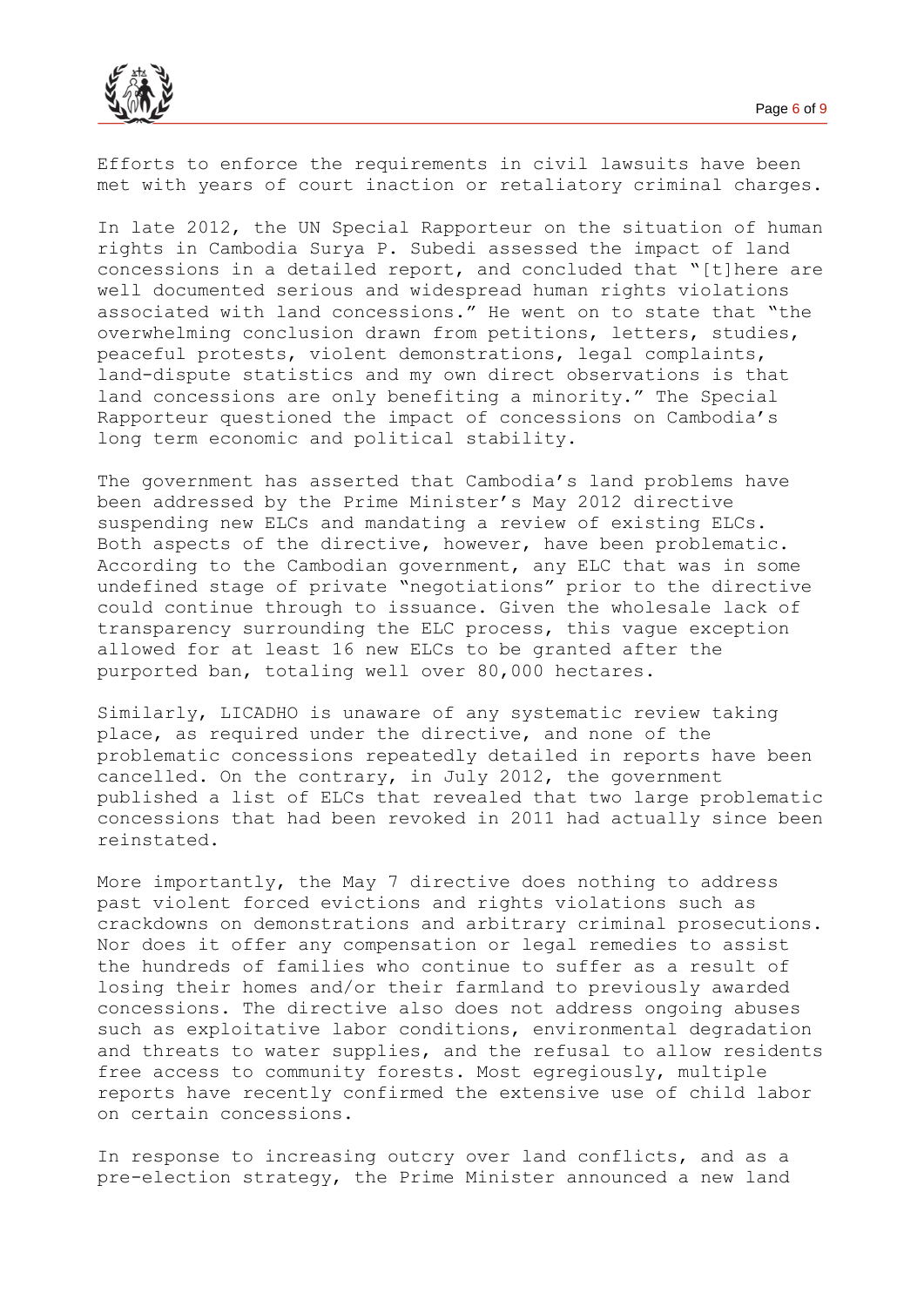

titling scheme in June 2012, as a follow up to the earlier directive on ELCs. The scheme involves over 2,000 student volunteers dressed in military uniforms, who have since crisscrossed the country to measure land and issue titles. While a push to expedite the issuance of land titles is laudable in theory, the program completely bypassed established state institutions set up explicitly to perform such duties. The program is also being implemented in a secretive manner, with no provisions for independent monitoring, with civil society organizations explicitly told to stay away. There have been numerous credible reports of landholders, especially in indigenous communities, being intimidated or tricked into accepting terms dictated by the volunteer students. Such individual titles undermine extensive efforts to protect indigenous communities through communal land titling. There are also credible reports of landholders being told their new titles would be revoked if the ruling party loses the elections, or being told their official title would only be delivered after a successful election. Exclusions from adjudication have also been documented, especially in Phnom Penh.

Most notably, the Prime Minister has publicly asserted that his land titling program would disappear if his party was not reelected, and that titles issued as part of the program would be revoked. This highlights one of the most glaring flaws of the ad hoc titling program: it is privately funded by the Prime Minister and his party allies, and is not a government program in the traditional sense of the word.

### **►►► Recommendations**:

We respectfully suggest that the United States urge the Cambodian government to conduct a transparent and publicly disclosed land demarcation/classification process as soon as possible, and to bring the land titling program back within a relevant state institution, where it belongs. There is still no national registry of state public versus private land. The confusion over classifications perpetuates conflict and confusion.

We also ask that the United States renew its calls for a genuine end to forced evictions, and for fair and adequate compensation as guaranteed by Cambodian and international law to those who have already been forcibly displaced.

#### Lack of Rule of Law and Human Rights Defenders

Recent years have seen multiple high profile examples of a complete failure to adhere to rule of law throughout Cambodia's justice system. In reality, the role of the justice system, in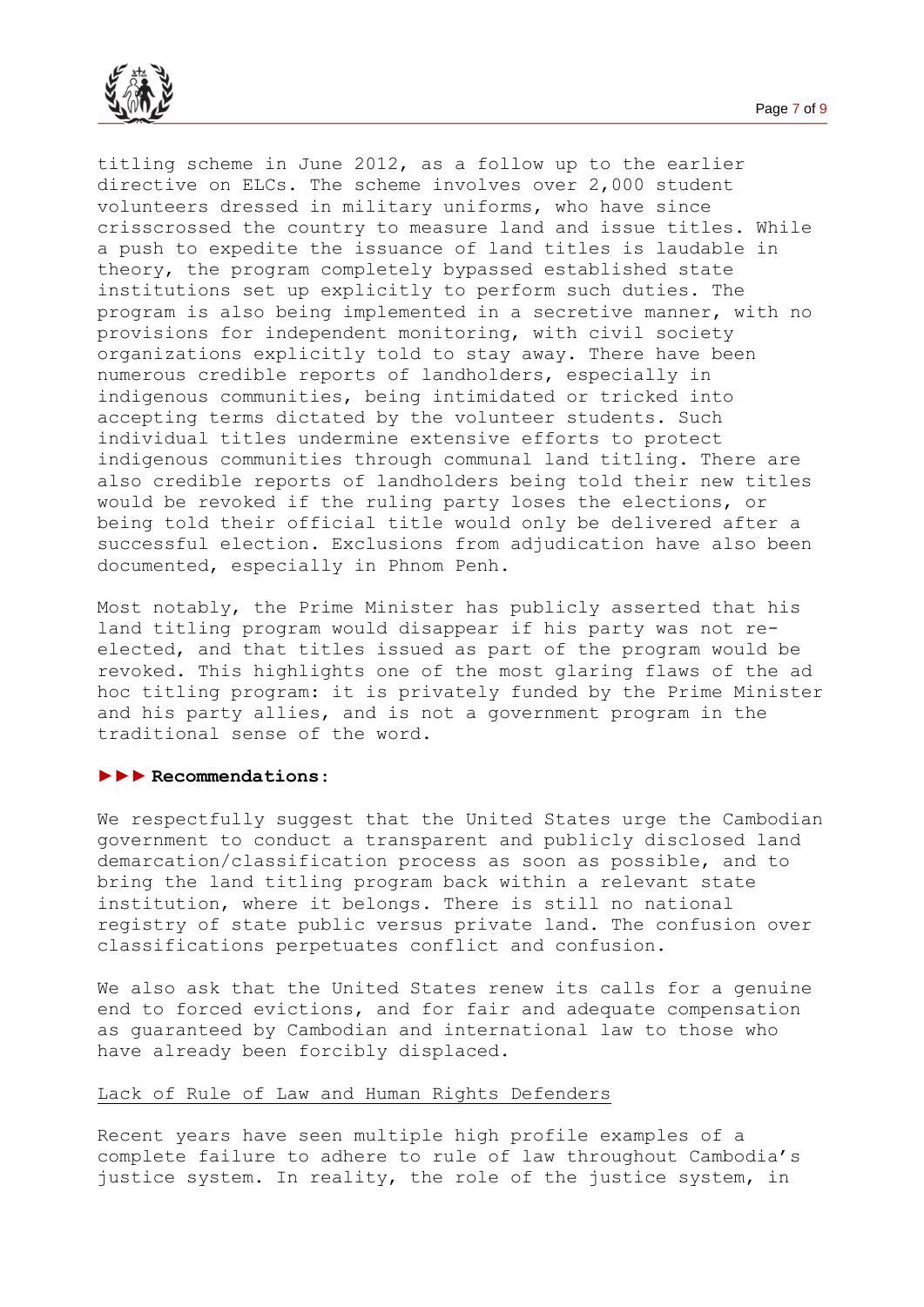

LICADHO's opinion, is still by large to perpetuate impunity for State personnel and their associates; persecute political opponents and other critics of the government; and protect the economic interests of the rich and powerful. Given the lack of progress made in judicial reform over the past 15 years, there is no reason to believe that the Cambodian government's repeated promises of reform are sincere.

Corruption and political interference in the police and judiciary are still the major obstacles to rule of law in Cambodia. The gravest of crimes – including murder, torture, rape, and trafficking of woman and children – continue to go unpunished if the perpetrators have money or influential connections. In particular, State personnel – including government officials, police and military officers – and their families enjoy a high level of impunity to commit crimes and abuses, both in the course of their duties and in their private time. The higher-ranking an official, the more protection from prosecution he or she enjoys.

The climate for human rights defenders in particular has soured dramatically since 2009, creating the country's worst human rights environment in more than a decade. The year 2012 was particularly bad. In April, environmental NGO leader Chhut Wutty was killed in the middle of the forest while investigating forestry crimes with journalists. Wutty's murder was followed by a 20-year prison sentence against independent radio station owner Mam Sonando in October in a blatantly political case dictated by the Prime Minister over national television. Sonando's release at the appellate level highlighted the political and baseless nature of the original conviction, as the court suddenly switched the charges to a lesser crime that had never been discussed prior to the verdict announcement. Numerous high-profile NGO staff were also harassed by the courts. And at least 17 leaders from Phnom Penh communities facing eviction spent time in prison on spurious charges related to their activism. At least ten human rights defenders remain in prison.

Members of Phnom Penh's Boeung Kak Lake community, who are involved in a long-running land dispute with a company run by a ruling party Senator, continue to be physically and judicially harassed by authorities. Leading Boeung Kak activist Yorm Bopha was arrested in September 2012 and convicted in December on charges of causing "intentional violence." She received a sentence of three years. There is no evidence – including from government witnesses – that Bopha physically harmed anyone. She was, however, a key leader in the movement calling for the release of the Boeung Kak 15, a group of activists from the Phnom Penh community that were imprisoned on false charges earlier in 2012. The Prime Minister has openly weighed in on the case,